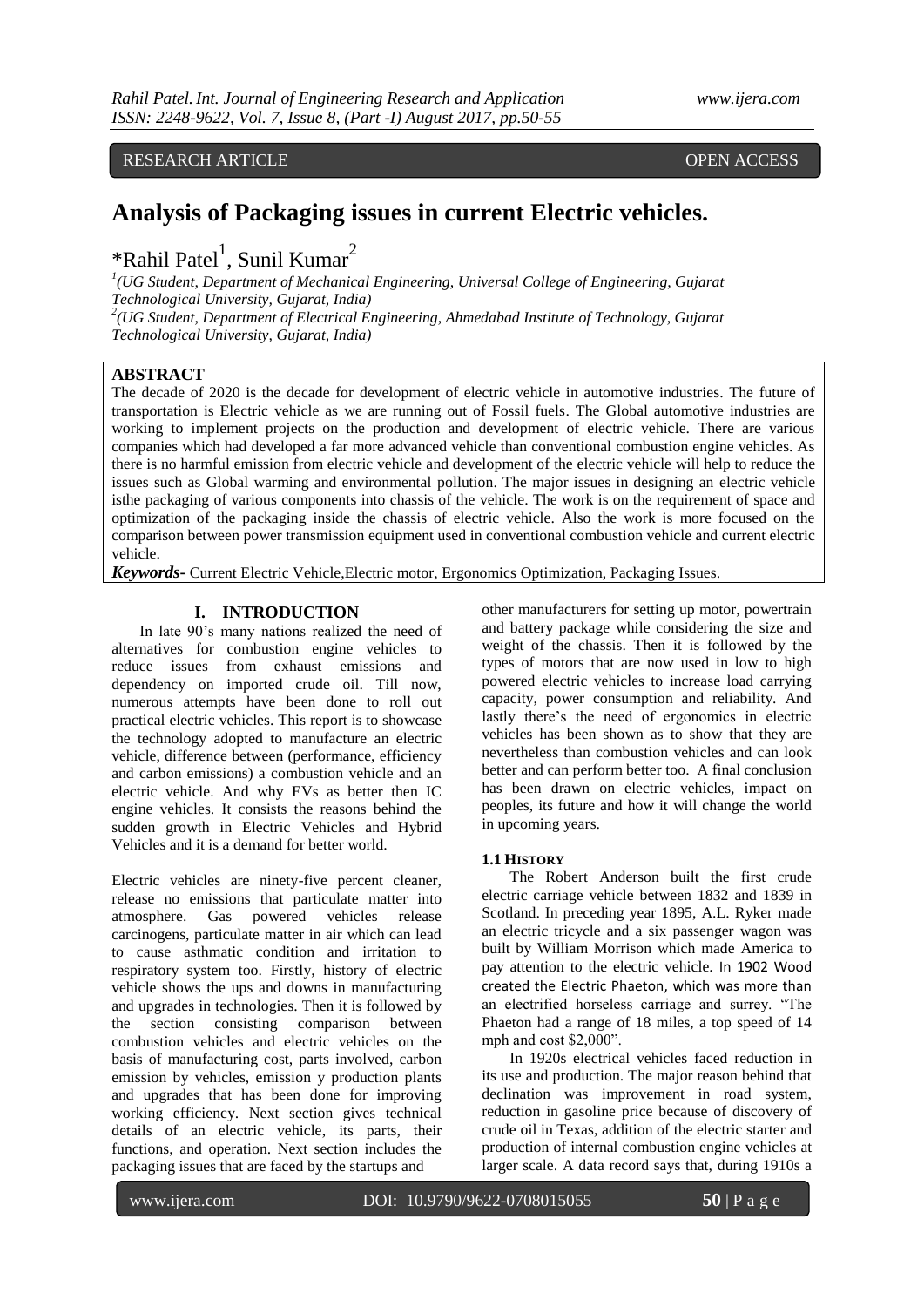gasoline car was sold at less than half price of an electric roadster. Near about in 1935, Electric vehicles disappeared completely. Internal combustion engine vehicles having good time in industry had cons too. In America during 1960s Electric vehicles showed up again due to the creation of unhealthy environment for the people by internal combustion vehicles.

## **1.2 COMPARISON BETWEEN CV AND EV**

In case of combustion vehicle the engine is rigidly mounted with the chassis with necessary damping provision. But the size of engine is much higher than the motors hence it is the advantage in packaging in electric vehicles. While the battery is equivalent to the fuel tank of combustion vehicle and also it is too bulky as compared to the fuel tank. Also both combustion and electric vehicles are equipped with the final drive hence the overall power unit of both kind of vehicles are same.

## **1.3 TECHNICAL DETAILS OF ELECTRIC VEHICLE**

An electric vehicle is propelled by an electric motor, takes power from rechargeable battery package and its control unit. It looks same as a general vehicle. The only thing that differs an electric vehicle from others is due to very less noise during operation.

An electric Car or Moped has:

- An electric motor
- Battery package(rechargeable)
- Battery management system
- Control unit

Battery package is the power source for the vehicle. It gives power to the control unit and other electronic accessories.

Battery Management System is the set of embedded electronics and set of programs which maintains the working parameters of the vehicle. It keeps a track on voltage, current drawn, temperature of the batteries and prevents it from overheating, overcharging and also prevents the load from getting overloads during peak working conditions.

Control Unit takes the data from the driver/rider in terms of throttle position or brake pedal position then it gives transmits power to the electric motor of the vehicle.

The electric motor is connected to the transmission which can be direct drive or indirect drive.

Basically an electric vehicle consists of a potentiometer, batteries, direct current (DC)



**Fig. 01-** EV control system

Potentiometer: it is a variable resistor which changes its resistance as its shaft is rotated or linearly moved. The potentiometer is connected to the throttle pedal or lever of the vehicle which sense the throttle position and sends it to the controller which in turn supply power to the electric motor accordingly.

Batteries: these are the power unit to the vehicle. Mainly lead-acid, lithium ion, nickel-metal hydride batteries are used. But nowadays, lithium ion batteries are preferred for making the battery package due to its high current density and lower losses. Many years later they were not to be considered for the use in vehicles due to its high manufacturing cost. But due to advancement in technologies its production took a greater hive and are preferably getting used in electric vehicles.

DC controller: it delivers power to the electric motor by taking power from the batteries. It manages the whole power supply system from steady condition of the car when the throttle pedal is at ideal position to the power delivery when the pedal is fully pressed to get the electric motor to its maximum working condition.

Motor: This unit converts the electrical input into mechanical rotating power.

#### **1.4 PACKAGING ISSUES IN CURRENT EV**

As the above section completely describes various components and subsystems of an Electric vehicle that it is not as complex as Combustion vehicles but the main issue with which require the main focus is the bulkiness of subsystems like battery package and powertrain unit.

The battery package requires a rigid mechanical mount with a functional cooling system. It is critical to decide the location and mounting type of the battery package. Battery package are generally mounted with the chassis rigidly but in some modern era EVs like GOGORO, a quick removable battery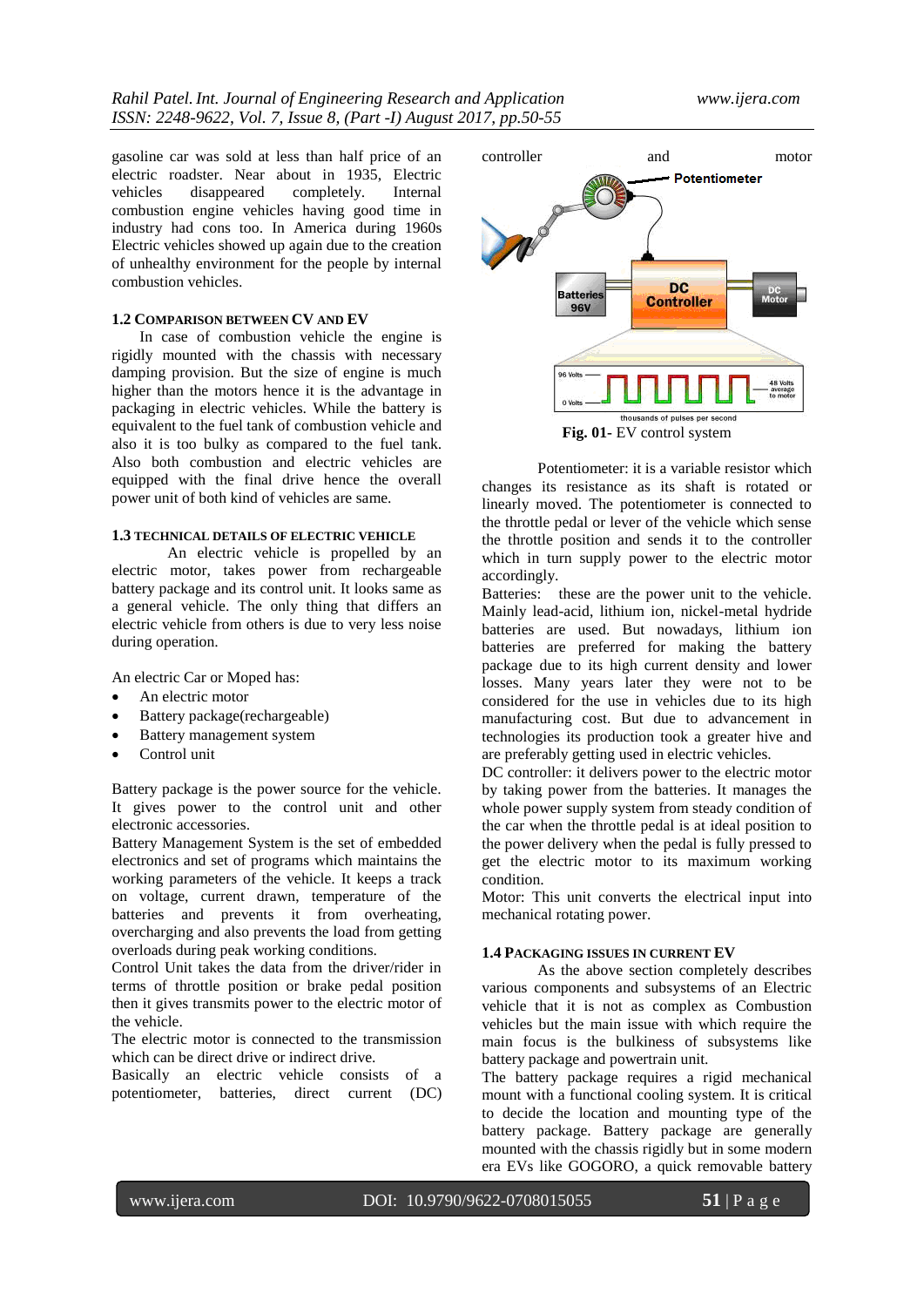package is provided which can be directly removed from vehicle. Also while designing a Battery management system one has to select an optimum battery current rate, voltage and lifecycle.

Also Final drive and motor should be closely packed in the rear section of an EV in order to obtain desired body work and overall length.

## **II. SUBSTITUTES AND SOLLUTIONS**

#### **2.1SELECTION OF POWERTRAIN EQUIPMENT**

Selection of Powertrain equipment mainly includes selection of motor and final drive.

Various kind of motors and final drive are discussed below which are most commonly used in Electric vehicles.

However the selection of powertrain equipment is mostly depends on End user requirement as well as the primary use of vehicle.

Selection of powertrain equipment may highly affect the overall performance of the vehicle. Hence while deciding the subsystem designers take care of the torque requirement and product lifecycle.

## **2.1.1 TYPES OF MOTORS**

EV industry mainly uses BLDC,Induction and DC series motor in production.every motor has its own operating characteristic and response to the load.

#### **BLDC**

Brushless DC motor is also known as electronically commutated motors (ECMs, EC motors). DC power source is used with an inverter/switching power supply which converts the DC into AC/bidirectional electric current to run each phase of motor with the help of a control closed controller.

A permanent magnet is used for the motor's structural element. the main parameters of BLDC are motor constants Kt and Ke

$$
K_e = \frac{\textrm{VoltSecond}}{\textrm{Radian}} = \frac{\textrm{KilogramMeter}^2}{\textrm{AmpereSecond}^2}
$$

The maximum power output which can be applied to a BLDC is almost limited exclusively due to heat. These are more efficient motors than the brushed motors which is due to frequency at which current is switched which is determined by the feedback of the position sensor. Their efficiency is comparatively better than the other Brushed motors and the rotation is controlled by the electronic circuit that smoothens the speed control.

## **SERIES WOUND MOTOR**

In this motor the speed decreases as the load is increased on the motor. The current rises and torque increasesin proportional to the square of the current as the same current flowing in both armature and the

field windings.in a case if motor get stalled, the current is limited only by the total resistance of the windings and torque can be very high. The notable characteristics of the series motor are totally dependent on the torque required to drive the load. So this motor can accelerate from maximum torque. The speed of series motor can be dangerously high, so they are either geared or connected directly to the load.

#### **SYNCHRONOUS MOTOR**

It is an AC motor differentiated by a spinning rotor with coils passing magnets at the same rate as the alternating current which creates the magnetic field which rotates it. This motor has zero slip under normal working conditions unlike in induction motor which must slip to generate torque.the rotor get its supply with the help of slip rings and brushes. There is a hysteresis synchronous motor which is a two phase motor with phase shifting capacitor for one phase. The get start like an induction motor but when the rate of slip is sufficiently reduced the rotor becomes temporarily magnetized. Having distributed poles make this to act like a permanent magnet synchronous motor. The material of the rotor will stay magnetized but it can be demagnetized but with little difficulty. There is no drift in rotor poles when it starts rotating.

## **2.1.2 TYPES OF TYPES OF COOLING SYSTEMS**

Electric vehicles are equipped with the cooling system to keep its battery at lower temperature. Extreme temperature affects the performance hugely hence a functional cooling system is required for an Electrical Vehicle.

#### **Air Cooling**

Air cooling involves passage of air along the surface of the batteries in order to absorb the heat and carrying it away from the site, thereby cooling it.

It is comparatively crude in comparison to a more complicated liquid cooling, but at the same time it is much more simple, easy to apply and robust.

But there are various downsides. The system is not very efficient in carrying the heat away as air can absorb very little heat and is quite a poor conductor. Also the cooling performance severely depends upon the ambient temperature.

#### **Liquid Cooling**

This cooling solution requires a liquid as a coolant which takes the heat away from the site. This is much more expensive and much more complex as compared to an air cooling solution, but it is significantly more efficient than its other counterpart.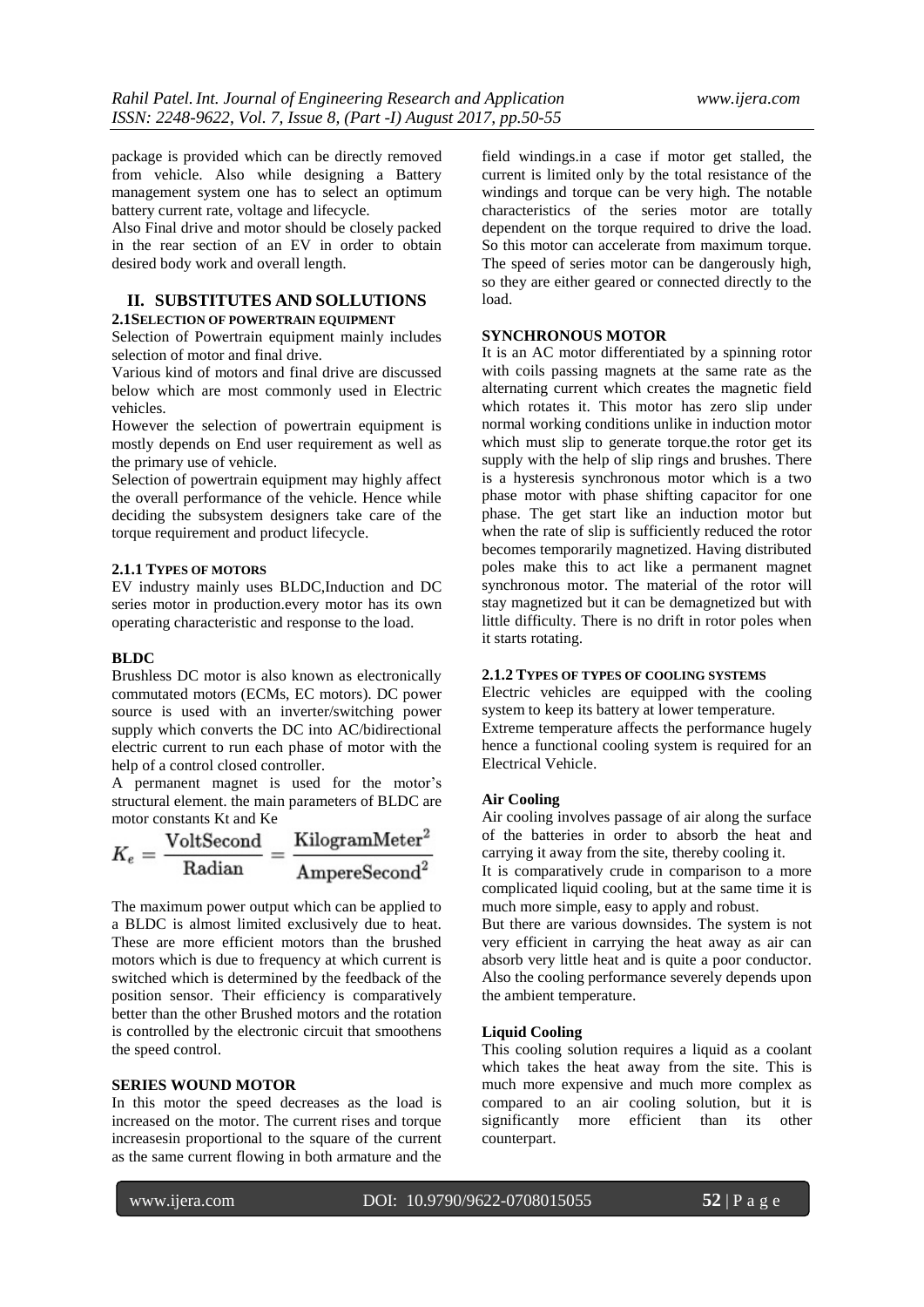Liquid coolers possess better thermal capacity and are quite good at carrying the heat away. Their thermal capacities exceed that of air cooling systems. The downsides are, that they are prone to leakages, higher installation and maintenance costs.

## **2.2 BATTERY SELECTION**

Battery selection is one of the critical tasksin designing of Electric Vehicle. It may affect the overall performance of model in every aspect.

Also to make battery package compact and light weight the selection of optimum battery is mandatory.

Here the various types of battery and its composition are listed along with its advantage and disadvantage.

#### **2.2.1 TYPES OF BATTERIES**

The battery of an electric vehicle defines the range, acceleration ability and the recharge time for the vehicle. As battery have the energy to run the EV and not every battery/cell can be used to power up any vehicle. There are other technologies like flywheel and ultra-capacitors which are heavily advanced areas in electric battery.

The cell/battery generally consists of positive and negative electrode/terminal popped out of a casing which contains electrolyte and separator. The positive terminal receives electrons from the external circuit when the cell is under discharge condition. The negative terminal electrode provides/donates electrons to the external circuit as cell discharges. The medium where the charge flows between both electrodes is the electrolyte and both electrodes are electrically isolated by the separator.

## **WORKING OF A CELL**

A loop is created whenever a cell is put into a circuit which allows charge to flow uniformly around the circuit. The charge flow in the external circuit is electron resulting in electric current and inside the cell the charge flowing is in the form of ions which are transported from one electrode to another. That flow is created due to the reduction and oxidation reactions occurring at both the electrodes. Oxidation reaction causes the generation of a free electron at the negative electrode and reduction reaction at the positive electrode consumes that electron. The potential of 1.685V is generated due to the discharge reaction at the positive electrode in a lead acid battery which is given by<br>  $PbO_2 + SO_4^{-2} + 4H^+ + 2e^- \rightarrow PbSO_4 + 2H_2O$ And potential of 0.356V is generated at the negative electrode,givenby:

$$
Pb + S0.2 \rightarrow + PbSO + 2e
$$

This states that the overall voltage of a lead acid cell is around 2.04 volts. This is called the SEP (standard electrode potential). Acid concentration is the another factor which can affect the terminal voltage of the cell. The final chemistry of the cell decides the capacity and power delivery. Single cell may have the range from fraction of ampere-hour to hundreds of ampere-hours. The number of electrons which can be obtained determines the capacity of the cell.

Application like electric vehicle needs tremendous amount of energy. So many cells are connected electrically to get the required power storage. so, cells can be put together in series or parallel configuration.

## **LEAD ACID BATTERY**

A French physicist Gaston Planté invented the leadacid cell, the first rechargeable battery in 1859. There are electrodes of lead and lead dioxide dipped in electrolyte of sulphuric acid. The reaction between the electrodes and the electrolyte is reversible, which gives advantage to these cells to store electrical energy.

Energy density is the thing which is the main consideration while making any kind of portable storage batteries, that is the total amount of electrical energy that can be stored in a given volume and mass. For a particular mass, lead-acid batteries have relatively low energy density.

#### **NICKEL CADMIUM**

A Swedish scientist WaldemarJungner invented the first Nickel-Cadmium battery in 1899. As compared to other alternative for batteries, Nickel-Cadmium has numerous advantages over them. As these cell discharges, they provide constant output voltage; for a longer duration they can be used, around 3000 charge cycles. These cells can hold the electrical charge for a longer time, and have the ability to provide surge current output. They can be kept for a longer time for storage in discharged state. Even though, there are few disadvantage too, it is the Cadmium which is extremely toxic which leads to create problems in disposal and recycling.

It will suffer subsequently voltage drop at a point where when the nickel-cadmium cell is repeatedly partially discharged to that same point and fully charged then. A discharge point will be developed as a memory at that point which will appear to be fully discharged while still holding a partial charge in there.

## **LITHIUM ION**

A lithium-ion battery or Li-ion battery is rechargeable battery where lithium ions move from the negative electrode to the positive electrode during discharge and reverse when charging. An intercalated lithium compound as one electrode material is used in Li-ion batteries, as compared to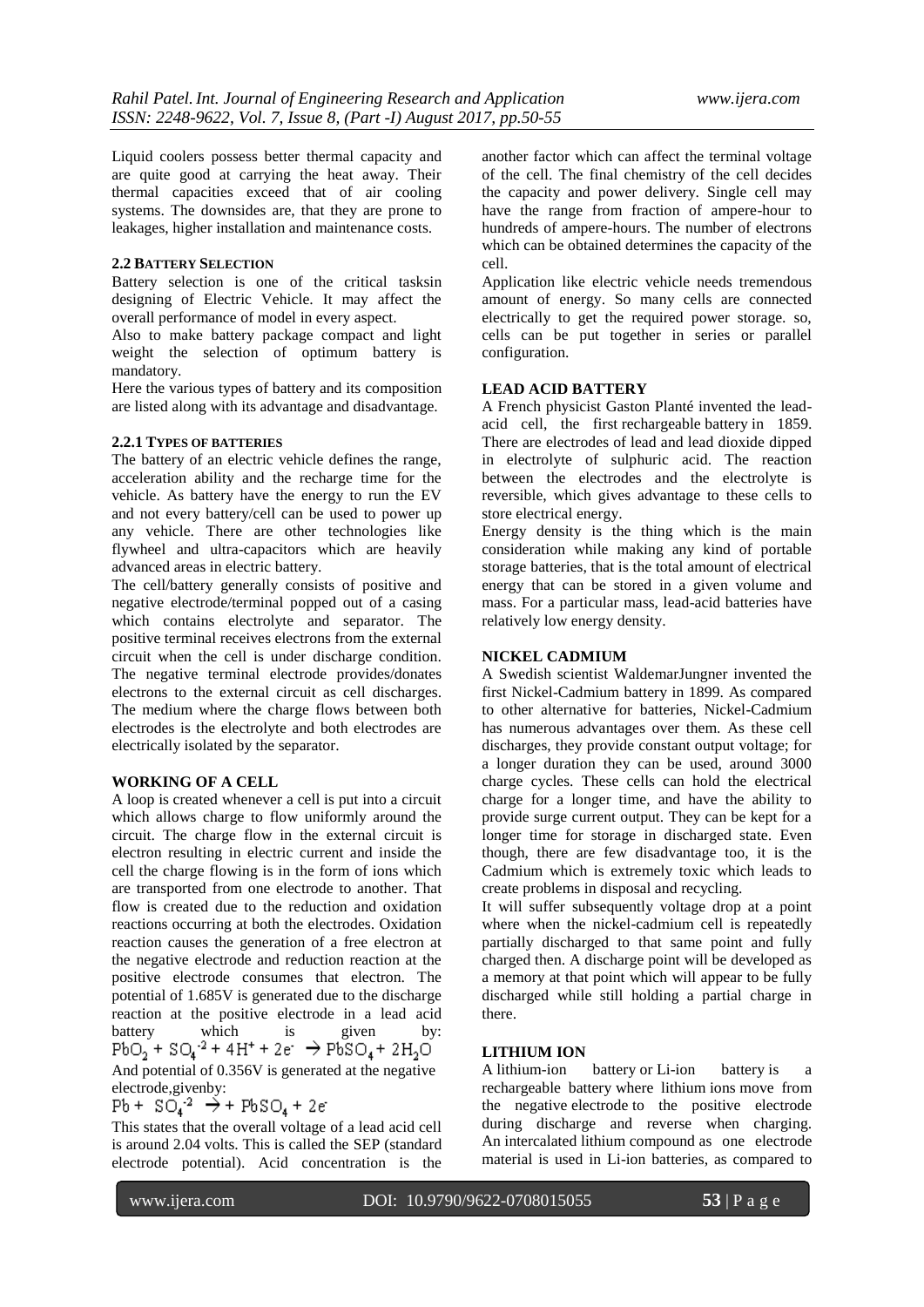the metallic lithium used in a nonrechargeable lithium battery. The electrolyte allows ionic movement. The two electrodes are the constituent components of a lithium-ion battery cell. The cost, chemistry, safety and performance characteristics vary across Li-ion battery types. In most of the electronic products LIBs are used which are based on lithium cobalt oxide ( $LiCoO<sub>2</sub>$ ), which provides high energy density, but can cause safety risks, especially when they get damaged. Lower energy density is in Lithium iron phosphate (LiFePO4), lithium ion manganese oxide battery (LiMn2O4, Li2MnO3, or LMO) and lithium nickel manganese cobalt oxide (LiNiMnCoO2 or NMC) but longer lives and inherent safety. So, these batteries are widely used for medical equipment, electric tools and other purposes. NMC in particular is a leading contender for automotive applications. For specialty designs aimed at particular niche roles, Lithium nickel cobalt aluminum oxide (LiNiCoAlO2 or NCA) and lithium titanate (Li4Ti5O12 or LTO) are preferred. The highest performance-to-weight ratio is delivered by the new lithium–sulfur batteries

Lithium-ion batteries can have unique safety hazards as they contain a flammable electrolyte and may be kept under pressure. An expert notes "If a battery cell is charged too quickly, it can cause a short circuit, leading to explosions and fires". Because of these risks, testing standards are more stringent than those for acid-electrolyte batteries, requiring both a broader range of test conditions and additional battery-specific tests. (#wiki)

## **2.2.2Battery package composition SERIES CONFIGURATION**

In a series configuration, the negative terminal of one battery is connected to the positive terminal of the next and so on until the desired voltage and energy capacity of the battery are met. The total voltage of the battery package can be found by multiplying the number of cells in the circuit by the individual cell voltage.



#### **PARALLEL CONFIGURATION**

In a parallel configuration, the positive on one battery is connected to the positive on the next and the same goes for the negative terminal. In this we can store the required energy. But, in this parallel configuration the overall voltage of the battery formed is equal to the terminal voltage of the

individual cell in the circuit. There's much more than a battery in the battery system. There are other components which controls and monitors the other major working parameters of the battery.<br> $+ + + +$ 



#### **2.2.3 BATTERY MOUNTING**

Battery mounting and its location is the most important division in which current EV manufacturer have to work on. Most commonly a rigidly mounted battery package is equipped in Electric vehicle, as a result user has to recharge the mounted battery compulsory, and theycannotquickly replace the drained battery with the charged one. But a concept of quick replacing battery can be used in EV.

A Thailand based company GOGORO has developed a removable battery package which can be replaced by the other charged battery package as simple as fueling an ordinary combustion vehicle. It provides freedom to user from a limited range of the vehicle.

## **Battery Management System**

There are many different types of charger and charging ways. So there must be something which can monitor the status of the batteries being discharged and charged. Battery Management System (BMS) have been developed which are controlled by microcontroller which allows charge algorithms to be programed into the system for all the different types of batteries virtually.Energy consumption by the vehicle while being driven, cell temperature, voltage of the battery package and voltage of the individual cell are monitored by the system. And while charging, the same process is being monitored in reverse which ensures safety net whenever there is a problem with a single cell within the battery pack.

Many of the existing electric vehicles and battery chargers usually take several hours to recharge n electric vehicle battery pack. Basically, the total time required to recharge the battery pack of the electric vehicle depends on the voltage and the current supplied from the source which is charging the battery pack and the ability of the battery package to accept the amount of current at the defined voltage to get recharge keeping the temperature of the battery package to a safe value.

The development in the charging technologies and the battery packaging has reduced the charging time effectively to 10- 15 minutes. Pulse battery charger is one the example which can charge the battery